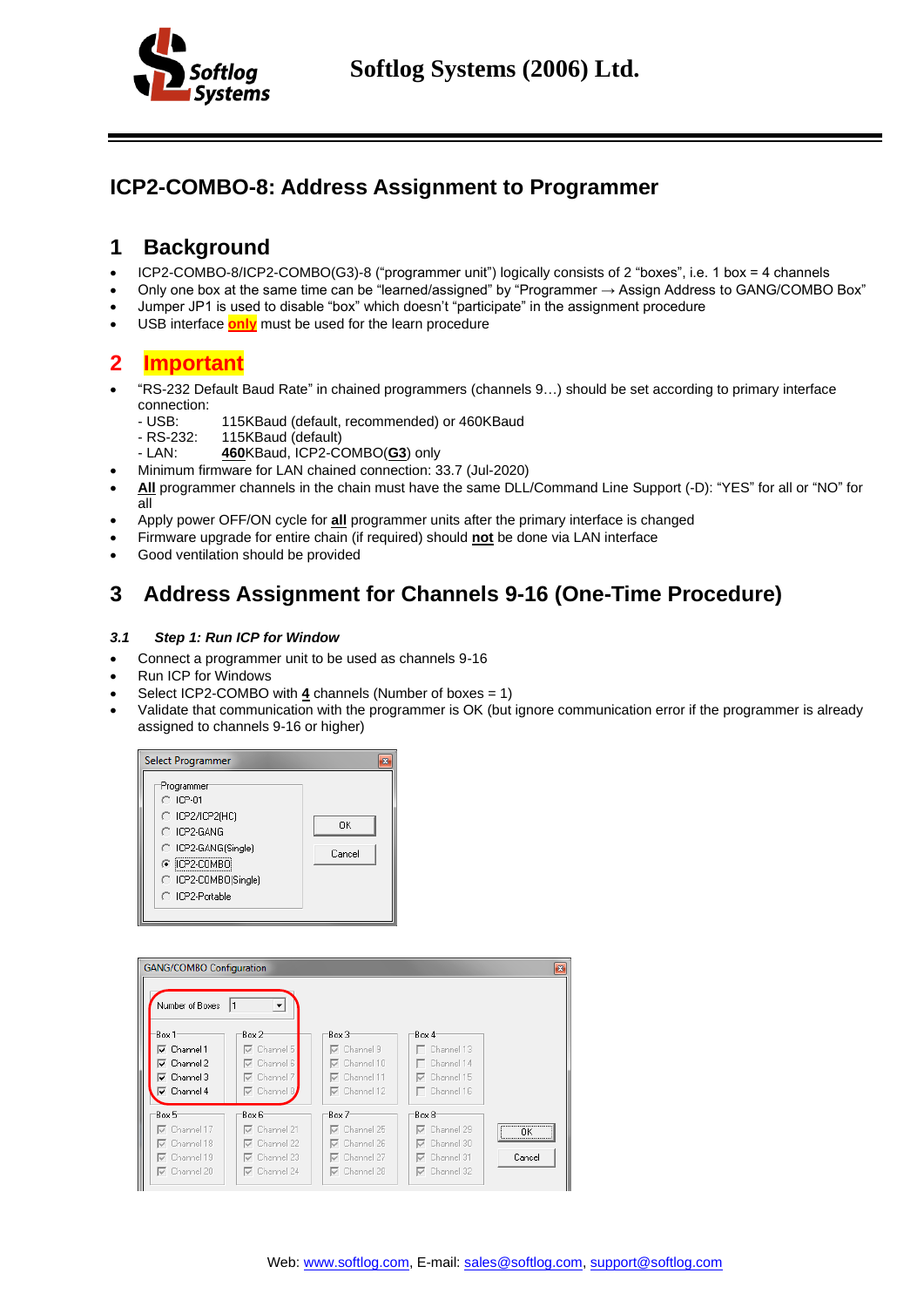#### *3.2 Step 2: Assign new box number for channels 5-8*

- Insert jumper JP1 to disable channels 1-4
- ATTENTION: If "USB" LED is not ON then contact Softlog Systems (don't continue, workaround is required)



- Enter Programmer → Assign Address to GANG/COMBO Box: - set "RS-232 Default Baud Rate" as shown below - press BoxAddress = **4**
	-

| BoxAddress = 1                                                                                                                                                                  | $BoxAddress = 2$  | $BoxAddress = 3$  | BoxAddress =      |  |
|---------------------------------------------------------------------------------------------------------------------------------------------------------------------------------|-------------------|-------------------|-------------------|--|
| $BoxAddress = 5$                                                                                                                                                                | $BoxAddress = 6$  | BoxAddress = 7    | BoxAddress = 8    |  |
| BoxAddress = 9                                                                                                                                                                  | BoxAddress = 10   | BoxAddress = 11   | BoxAddress = 12   |  |
| BoxAddress = 13                                                                                                                                                                 | $BoxAddress = 14$ | $BoxAddress = 15$ | $BoxAddress = 16$ |  |
| RS-232 Default Baud Rate (select before pressing BoxAddress) <sup>.</sup><br>115 KB aud - standard setting<br>C 460 KB aud - required for ICP2-COMBO(G3) LAN chained connection |                   |                   |                   |  |

- Remove jumper JP1
- **IMPORTANT:** Turn power OFF and then ON

#### *3.3 Step 3: Assign new box number for channels 1-4*

• Insert jumper JP1 to disable channels 5-8



• Enter Programmer → Assign Address to GANG/COMBO Box: - set "RS-232 Default Baud Rate" as shown below - press BoxAddress=**3**

2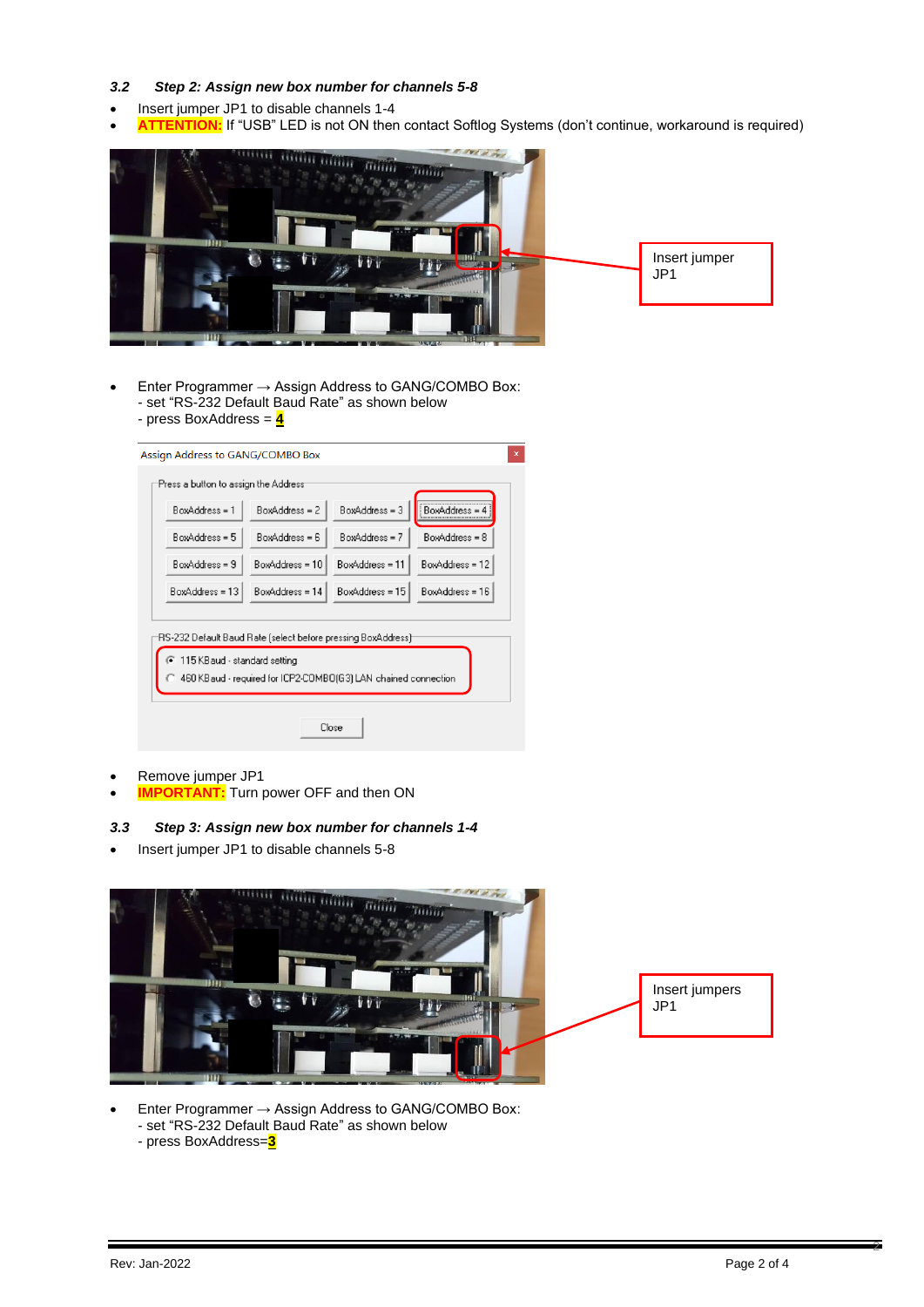| BoxAddress = 1                                                                                                                                                  | BoxAddress = 2    | BoxAddress = 3   | BoxAddress =    |  |
|-----------------------------------------------------------------------------------------------------------------------------------------------------------------|-------------------|------------------|-----------------|--|
| $BoxAddress = 5$                                                                                                                                                | $BoxAddress = 6$  | $BoxAddress = 7$ | BoxAddress = 8  |  |
| $R = z \cdot addness = 9$                                                                                                                                       | $BoxAddress = 10$ | BoxAddress = 11  | BoxAddress = 12 |  |
| BoxAddress = 13                                                                                                                                                 | BoxAddress = 14   | BoxAddress = 15  | BoxAddress = 16 |  |
| RS-232 Default Baud Rate (select before pressing BoxAddress)<br>115 KBaud - standard setting<br>460 KB aud - required for ICP2-COMBO(G3) LAN chained connection |                   |                  |                 |  |

#### *3.4 Step 4: Remove all jumpers JP1*

- Remove all jumpers JP1
- **IMPORTANT:** Turn power OFF and then ON
- Place sticker **"Unit No.2 / Channels 9-16 / Baud Rate 115KBaud"** on programmer unit number 2

## **4 Address Assignment for Channels 17-24, 25-32, etc.**

- Repeat paragraph [3](#page-0-0) above for more channels if required as follows:
	- channels 17-24 as boxes 5 and 6
	- channels 25-32 as boxes 7 and 8
	- …

### **5 Chain Connection**

- **IMPORTANT:** apply power OFF/ON cycle for all programmer units after the assignment operations above
- Connect RS-232 output of programmer 1 (channels 1-8) to RS-232 input of programmer 2 (channels 9-16)

| <b>Net (as from Master)</b> | <b>Programmer Unit 1:</b><br><b>Connector DIN-64</b> | <b>Programmer Unit 2:</b><br><b>Connector DIN-64</b> |  |
|-----------------------------|------------------------------------------------------|------------------------------------------------------|--|
| <b>GND ISO</b>              | A2 or/and B2                                         | A2 or/and B2                                         |  |
| RS-232 (TX)                 | B4 (CHAIN 232 TXD ISO)                               | B3 (PC TXD ISO)                                      |  |
| RS-232 (RX)                 | A4 (CHAIN 232 RXD ISO)                               | A3 (PC RXD ISO)                                      |  |

• If required: connect RS-232 output of programmer 2 (channels 9-16) to RS-232 input of programmer 3 (channels 17-24)

| <b>Net (as from Master)</b> | <b>Programmer Unit 2:</b><br><b>Connector DIN-64</b> | <b>Programmer Unit 3:</b><br><b>Connector DIN-64</b> |  |
|-----------------------------|------------------------------------------------------|------------------------------------------------------|--|
| <b>GND ISO</b>              | A2 or/and B2                                         | A2 or/and B2                                         |  |
| RS-232 (TX)                 | B4 (CHAIN 232 TXD ISO)                               | B3 (PC TXD ISO)                                      |  |
| RS-232 (RX)                 | A4 (CHAIN 232 RXD ISO)                               | A3 (PC RXD ISO)                                      |  |

• Select ICP2-COMBO mode (parallel programming): Programmer → Select Programmer → ICP2-COMBO



3